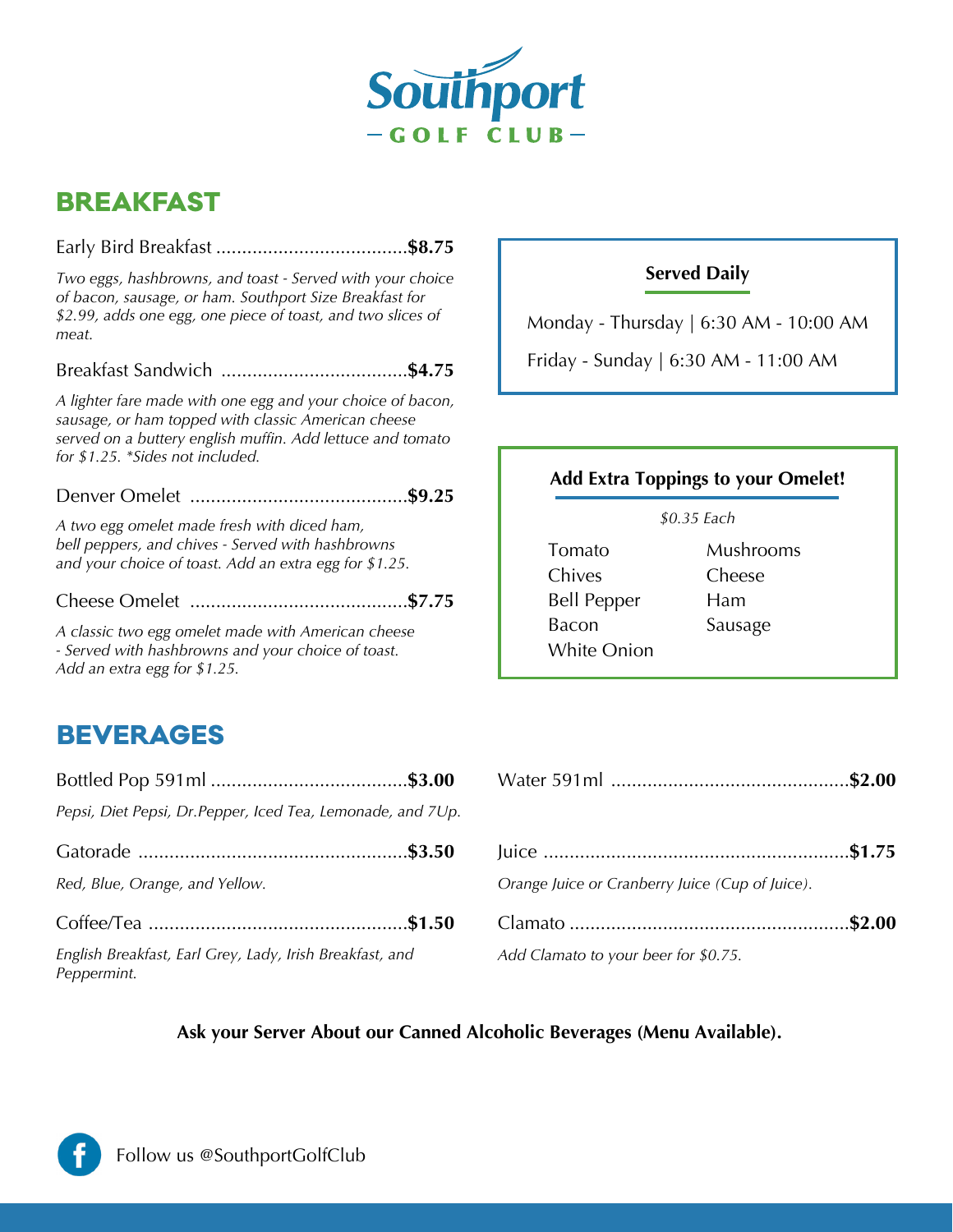

# **STARTERS**

| Your choice of four appetizers - Serves 4 - 6.<br>*Wings not included.          |  |
|---------------------------------------------------------------------------------|--|
|                                                                                 |  |
| Seasoned, deep fried pickle spears served with ranch.                           |  |
|                                                                                 |  |
| Battered spanish onions deep fried until a crispy, golden<br>brown.             |  |
|                                                                                 |  |
| Traditional mozza sticks breaded with italian spices.<br>- Served with mariana. |  |
|                                                                                 |  |
| Thin cut sweet potato fries.<br>- Served with our specialty house dip.          |  |
|                                                                                 |  |

# **SALADS**

Chef Salad ................................................**\$12.95**

*Mixed greens paired with ham, turkey, cucumber, shredded carrots, cheese, a sliced hard boiled egg, and topped with thousand island dressing garnished with tomato.*

Caesar Salad .............................................**\$11.95**

*Romaine lettuce, croutons, crumbled bacon, and topped with caesar dressing. Add grilled chicken for \$3.00.*

Soup of the Day 6oz (Side Soup 4oz) ....................**\$5.25**

*Ask your server about our homemade soups made daily.*

|--|--|--|--|--|

*Wings tossed in your sauce of choice - two flavours max.*

| Sweet & Sour       | Hot                                                   |
|--------------------|-------------------------------------------------------|
| BBO                | Lemon Pepper                                          |
| Honey Garlic       | Salt & Pepper                                         |
|                    |                                                       |
| served with ranch. | Button mushrooms in homestyle batter, deep fried, and |
|                    |                                                       |
|                    |                                                       |

### House Salad .............................................**\$10.95**

*Mixed greens with diced tomato, red onion, cucumber, shredded carrots, and topped with your choice of dressing. Add grilled chicken for \$3.00.*

| Italian         | Caesar                |
|-----------------|-----------------------|
| Thousand Island | <b>House Dressing</b> |
| Ranch           |                       |

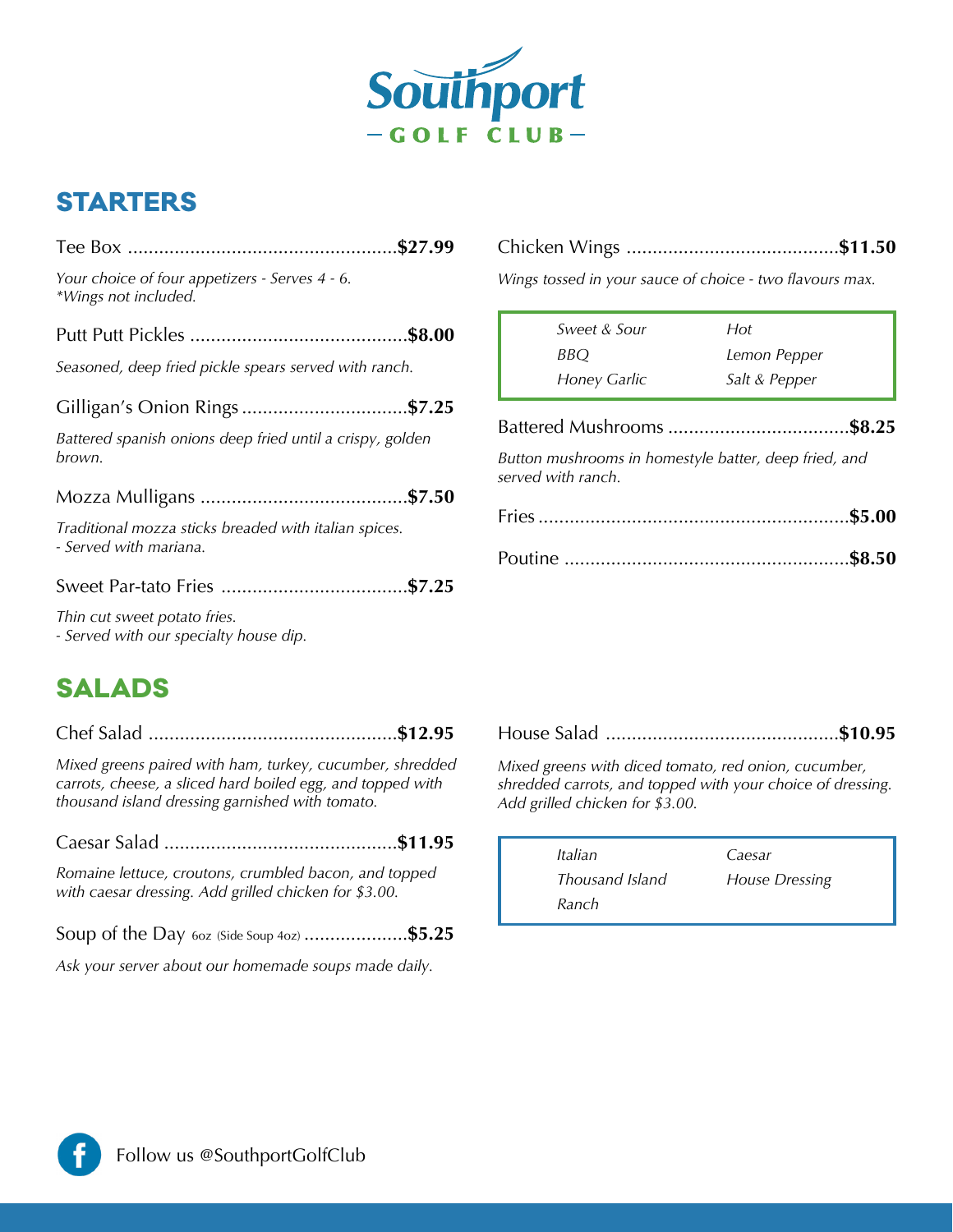

# **LIGHTER FARE**

## Quesadilla ................................................**\$11.95**

*Your choice of taco beef or seasoned grilled chicken breast served in a flour tortilla with diced tomatoes, green onion, and shredded cheese.*

*- Served with salsa and sour cream on the side.*

Birdie Wrap ..............................................**\$12.95**

*Crispy chicken with romaine lettuce, diced tomato, cheese, and topped with your choice of ranch or caesar dressing. - Served in a flour tortilla.*

#### Taco Wrap ...............................................**\$11.95**

*Seasoned taco beef with iceberg lettuce, diced tomato, sauteed bell pepper, cheese, and finished with mild salsa and drizzled with homemade cilantro lime crema. - Served in a flour tortilla, grill pressed for crunch.*

# *All dishes served with a choice of fries, soup, or salad. .........................................................***\$1.50** *Add Gravy Poutine ..............................................................***\$2.50** *Onion Rings .......................................................***\$2.00** *Sweet Potato Fries ..............................................***\$2.25**

'The Greens' Wrap....................................**\$10.95**

*A combination of mixed greens and romaine lettuce with sliced tomato, cucumber, shredded carrots, and topped with your choice of dressing.*

| Italian         | Caesar                |
|-----------------|-----------------------|
| Thousand Island | <b>House Dressing</b> |
| Ranch           |                       |

# **SANDWICHES**

### Clubhouse ................................................**\$12.50**

*A triple decker classic loaded with sliced turkey breast, ham, bacon, iceberg lettuce, American cheese, and mayo. - Served on your choice of white, brown, or rye bread.*

BLT .............................................................**\$7.75**

*Bacon, iceberg lettuce, tomato, and topped with mayo. - Served on your choice of white, brown, or rye bread.* 

### Grilled Cheese ............................................**\$6.95**

*A blend of our in house cheeses on your choice of white, brown, or rye bread. Add ham for \$1.25.*

Reuben ....................................................**\$11.75**

*A popular favourite amongst locals, made with corned beef, sauerkraut, swiss cheese, and topped with Russian dressing. - Served on rye bread.*

Denver .....................................................**\$10.95**

*A hearty, western sandwich made with two eggs, diced ham, fresh green onion, and bell pepper combined. - Served on your choice of white, brown, or rye.*